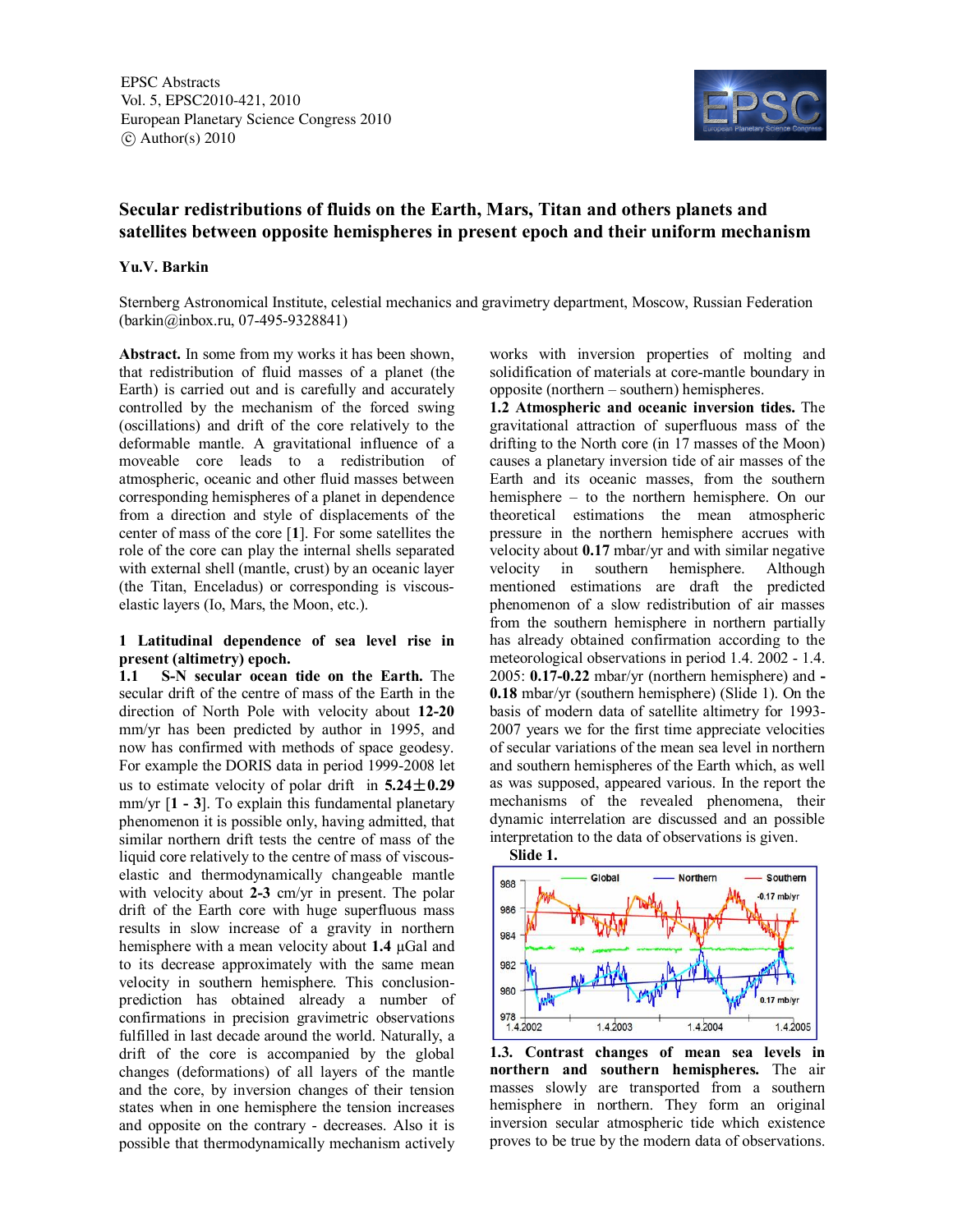The gravitational attraction of the core which is displaced along a polar axis causes the similar tide of oceanic masses. The barometric effect of influence of atmospheric tide will result in reduction of expected secular oceanic tide. Really, an increase of mean atmospheric pressure in the northern hemisphere results in replacement of oceanic masses in the southern hemisphere.



Only for this reason (on our model) the mean sea level in the northern hemisphere decreases with secular velocity **-1.98** mm/yr. In turn a decrease of atmospheric pressure in the southern hemisphere results in an increase of the mean sea level in this

hemisphere with velocity **1.43** mm/yr. Preliminary estimations have shown, that a oceanic inversion tide, caused by a gravitational attraction of the drifting core, gives the basic contribution to the phenomenon of secular variation of the mean sea level in N and S hemispheres (in northern hemisphere the mean sea level increases with velocity **3.01±0.17** mm/yr and in the southern hemisphere it decreases with velocity **- 2.18** $\pm$ **0.12** mm/yr). On the sea level the slow deformation changes of a bottom of the ocean render the essential influence. This tectonic phenomenon is connected with global (planetary) changes of shapes of hemispheres of the Earth. The last have been predicted and described on the basis of developed geodynamic model of the core mantle forced oscillations and drift and revealed by methods of space geodesy (Slide 2). On the basis of these results the estimation of velocity of increase of the mean sea level because of deformations of ocean bottom in **0.55±0.26** mm/yr has been obtained. An analysis has shown that thermal factors play big role in secular change of sea level. Here we will accept conclusions of the last years that due to a heating of ocean layers and their expansion and due to melting of glaciers and other contributions of water masses in ocean its mean sea level rises with velocity about **0.83** mm/yr. Summarizing now all considered factors of increase of the sea level, we come to the important conclusion. In northern hemisphere the mean sea level of ocean increases with velocity about **2.45±0.32** mm/yr, and in a southern hemisphere the mean sea level increases with velocity about **0.67±0.30** mm/yr. This result give clear confirmation of existence in present epoch of the secular S-N oceanic tide. Observations on the coastal gauge stations confirm these predicted theoretical velocities [**3**]. Theoretical values of velocity of increase of global mean sea level of ocean thus has been estimated in **1.61±0.36** mm/yr that is close to value observed by coastal methods.

Slides 3 and 4 illustrates also fundamental planetary phenomenon of dependence of rate of increasing of sea level from latitude. Theoretical curve of this dependence is described by formulas on the Slide 4 and obtain confirmations in coastal observations on gauge stations around the world ocean for define regions studied by Evreeva et al. (2006) (rhombuses and crosses on figures of slides 3 and 4). On the base of this curve we have obtain average values of global and hemispheric values of the mean sea level rise.

### **2. The mechanism of redistribution of fluid masses between southern and northern hemispheres on planets and satellites.** The similar mechanism of redistribution of fluid masses acts on